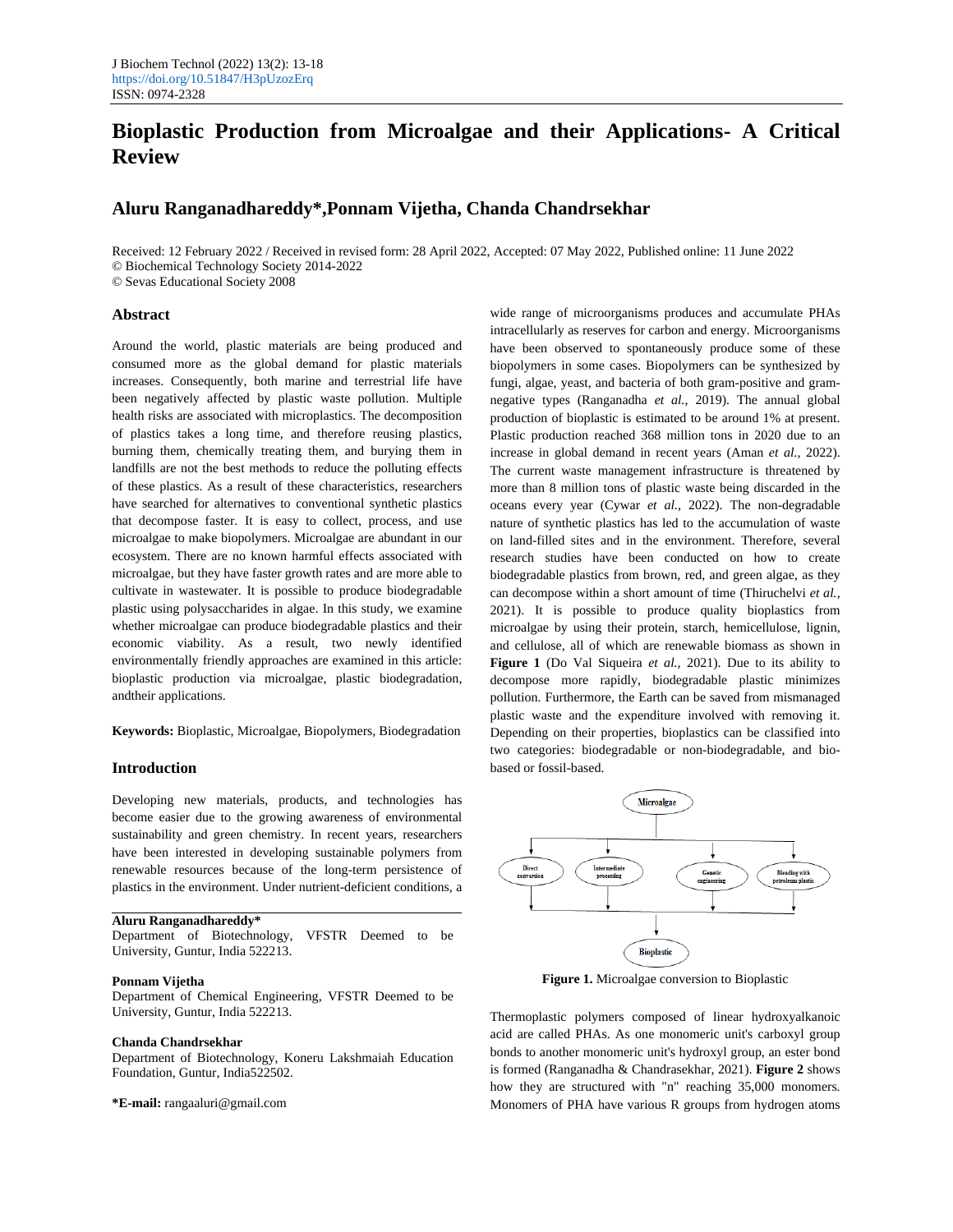to methyl tridecyl (Reddy *et al*., 2019). The alkyl side chains of phosphoric acid contain usually a saturated alkyl group. However, they can also show a variety of chemical structures that include alkylated, unsaturated, aromatic, branched, epoxidized, and substituted alkyl groups. PHA thermoplastics' side chains can be chemically modified by cross-linking unsaturated bonding (Reddy *et al*., 2017).



Figure 2. Structure of Polyhydroxyalkanoates with R<sub>1</sub> and R<sub>2</sub> are alkyl groups (C-C)

#### *Extraction of PHAs*

The recovery of PHAs from microorganisms remains an important stage within the production of such biopolymers as a result it affects their properties; thus, as a result, their industrial applications. PHAs should be retrieved from the cells well once the producing stage since they need to be deposited intracellularly in the living substance of the cells of the microorganisms (cultivation). In this regard, after propagation for the gathering of accumulated PHA, the process of bio-mass may be a crucial stage since it affects the ultimate product qualities (Reddy *et al*., 2019). Treating, de-stability, cell disruption, recovery, and purification of biopolymers are all processes within the PHA extraction process. Chemical, physical and biological procedures or the combination of these processes may well be employed in these processes to confirm a product of purity with intact physical and thermal properties (Ranganadhareddy, 2022). The first stage within the PHA extraction procedure is to isolate the solid material that is formed of cells containing animate thing biopolymer, from the culture broth, which is typically done by centrifugation. The microorganism plasma membrane also can be broken or destroyed, which may be accomplished through chemical, physical or biological means (Sabathini *et al*., 2018). A stream of biopolymer, cells containing biopolymer (cells that destabilize but don't shatter the cell walls), and cell detritus (mixture of proteins, nucleic acids, lipids, and cell wall fragments) are formed once the cell wall ruptures or de-stabilizes. The biopolymer should then be recovered, which might be done through victimization chemical, biological or physical processes or a mix of those approaches. Once the biopolymer has been recovered by alluviation (centrifugation) or precipitation, the method ends (Ranganadha *et al.,* 2020). The biological approach of harvesting microorganism PHAs could be a difficult procedure that depends on enzymes, as well as lysozymes, nucleases, and proteases, to retrieve the biopolymer. To change cells that accommodate PHA, enzymes are introduced to the culture broth. The light operational conditions, the nice specificity of the enzymes within the reaction of organism cytomembrane proteins while not poignant chemical compound degradation, and therefore the glorious quality of the polymer obtained build this

method appealing (Roja *et al.,* 2019; Ranganadha & Chandrasekhar, 2021).

#### *Cultivation of Microalgae*

Photosynthetic microorganisms, the microalgae, are gramnegative, eukaryotic, or prokaryotic, colored by photosynthetic pigments, and can colonize any type of environment. As a result of their simple cellular structure, microalgae can quickly develop under adverse conditions, and may thus be an important PHA source, because microorganisms that are in adverse conditions synthesize these polymers (Albuquerque & Malafaia, 2018). As photosynthetic microorganisms, microalgae use inorganic nutrients (nitrogen, phosphorus, carbondioxide, etc. and light energy to produce compounds in the biomass that are valuable. Compared to other heterotrophs like bacteria and yeast, microalgae produce more biomass. This is because heterotrophs must produce their metabolites from organic molecules whereas microbes grow with inorganic compounds and these inorganic compounds are far cheaper than the organic molecules (Anjum *et al.,* 2016). Solar energy can be directly converted into organic molecules through autotrophy (Choi *et al.,* 2020). It is possible to grow microalgae in areas that are inhospitable to agriculture because they can tolerate changes in the environment. Microalgae also have high productivity potential, the microalgae biomass consists of a wide range of bioactive compounds including carbohydrates, proteins, pigments, high value-added molecules like fatty acids, vitamins, antioxidants, polysaccharides, carotenoids, and hydrocolloids, that are useful in various industrial applications (Li &Wilkins, 2020). Microalgae can produce certain compounds by altering the chemical and physical properties of the crops. This means changing the growth conditions can favor the production of PHAs (Mendhulkar & Shetye, 2017).

#### *Factors Influencing the Growth of Microalgae*

Several abiotic and biotic factors influence microalgal growth. As well as pathogens like viruses, bacteria, and fungi, other microalgae compete with algae. Culture media contain certain nutrients, pH, light (quality and quantity), salinity, and temperature which constitute the abiotic factors influencing the growth of the microalgae. A PHA is a form of energy storage that microalgae can use to overcome and acclimatize to extreme conditions that are a result of stress factors, both abiotic and biotic. Most of the interference is to and by these stress factors (Dang *et al.,* 2022). Most of the interference to and stimulation of the synthesis of biopolymers comes from abiotic factors (Reddy *et al.,* 2017).

Light intensity and availability influence photosynthesis, therefore directly influencing microalgae growth, biochemistry, and polyhydric acid production. Sunlight reaches the culture medium directly in open culture systems. Due to the low and unequal distribution of light radiation, it can sometimes be observed that growth is limited in these systems (Dang *et al.,* 2022). Alternatively, fluorescent lamps can be used in closed systems utilizing photobioreactors to provide a better distribution of light. The light intensity can also be affected by cell density and pigmentation, which can hinder light penetration and cell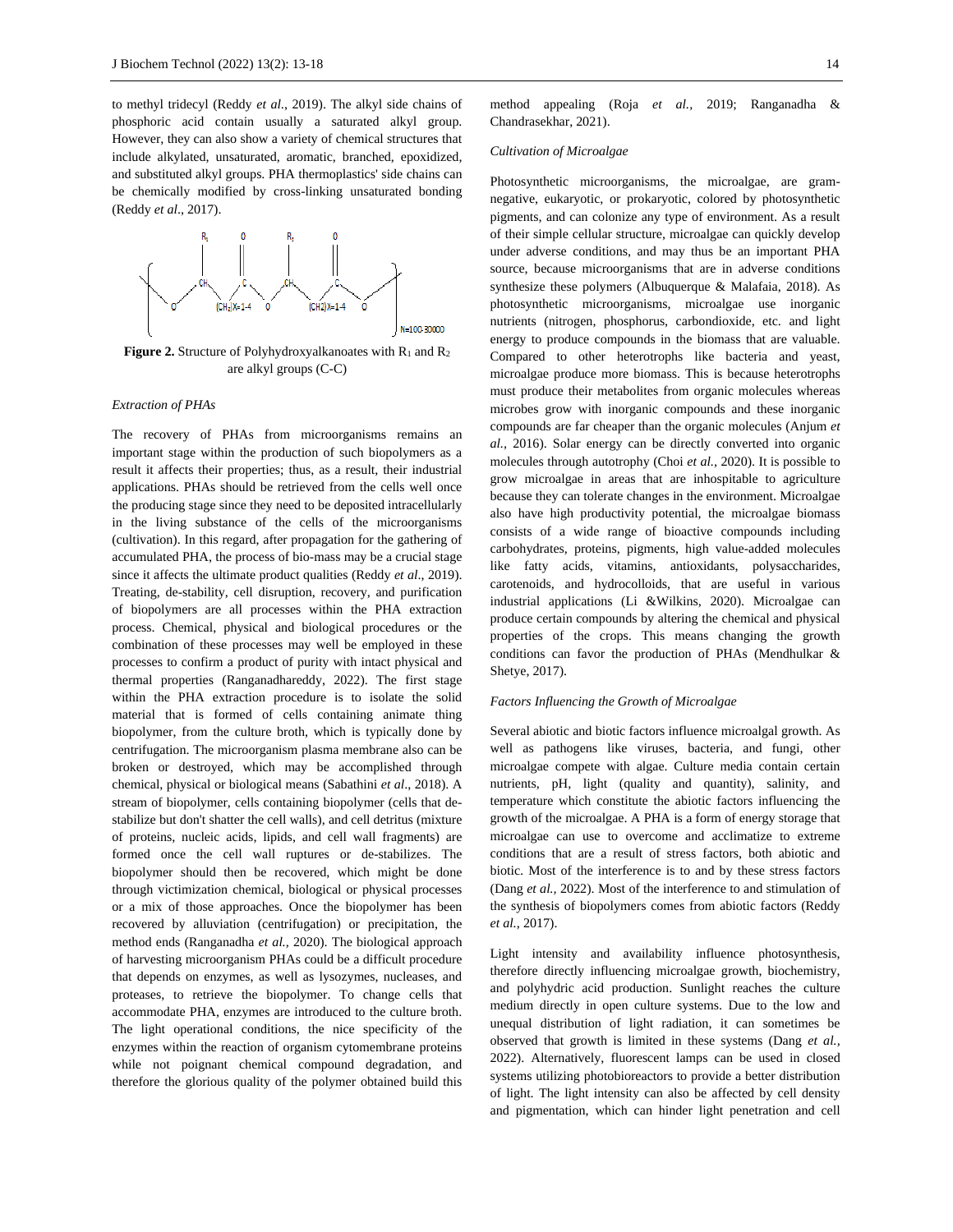growth (Hamad *et al.,* 2018). Due to its influence on metabolic processes and biological reaction rates, temperature directly affects microalgal growth and biomass production. There are different optimal temperatures for different microalgae species (Dang *et al.,* 2022). Microalgae accumulate lipids and PHAs under thermal stress according to several studies (Cruz *et al.,* 2022). In addition to pH, the microalgae growth rate is also affected by the culture medium (Indira *et al.,* 2015). pH 7.0 and 9.0 is the optimal pH range for most species. Because microalgae undergo physiological changes based on the culture medium's pH, it is crucial to maintain an ideal pH range for crops (Ranganadhareddy *et al.,* 2018). There has yet to be a new study done on the relationship between pH changes and PHA production in microalgae cultures. Salinity requirements for microalgae differ based on species. Changes in salinity of the culture medium can adversely affect microalgae growth and composition as a result of osmotic and ionic stress (salt) as well as membrane permeability to ions (Reddy *et al*., 2019). Salinity changes in the culture medium are primarily caused by losses due to evaporation and precipitation in open systems (Dang *et al.,* 2022). According to Li *et al*. (2021), it is not directly related to PHA production that salinity stress increases the synthesis of carotenoids and lipids. A microalgae culture medium contains a variety of nutrients, especially carbon, nitrogen, and phosphorus, which are essential to microalgae metabolism, as well as biomass productivity (Cruz *et al.,* 2022). It is believed that inorganic carbon, which is a precursor of photosynthetic reactions, is the main nutrient for autotrophic organisms (Reddy *et al.,* 2019). As nitrogen compounds, such as ammonium, and nitrate are converted to organic matter like enzymes, proteins, and chlorophyll, that have nitrogen, more than 10% of microalgae's biomass comes from the nitrogen compounds (Ranganadhareddy, 2021). Microalgae require phosphorous for their growth, as it is necessary for the synthesis of intermediate compounds, proteins, and lipids. It can be done to increase the formulation of bioproducts like PHAs, by manipulating the content of these nutrients. Increasing the concentration of nitrogen compounds, such as proteins, has been shown to stimulate the build-up of PHAs, carbonaceous compounds, and lipids in some microalgae species (Costa *et al.,* 2018). Microalgal culture media with an insufficient supply of nutrients are often thought to be the main method for stimulating the production of PHAs by microorganisms (Hiroe *et al.,* 2018). Abiotic factors in microalgae growth and biochemistry have subsequently been found to be crucial in controlling growth rates, since the production of biomaterials with industrial value, such as polymers, proteins, lipids, and pigments, can be facilitated.

#### *PHAs Production in Microalgae and Biosynthetic Pathways*

According to numerous studies, PHA synthesis by microalgae is known to occur when microbes grow in a nutrient-deficient condition (Amina *et al.,* 2018). The most frequent metabolic route, which may be seen in a wide spectrum of bacteria that possess an ability to synthesize PHA and fatty acids, is linked to acetyl CoA, a prevalent precursor. The generation of PHAs by microalgae is thought to follow a similar metabolic mechanism. The PHA is derived from acetyl-coenzyme A (acetyl-CoA) by three enzymatic processes as shown in **Figure 3** (Ranganadhareddy, 2022).



**Figure 3.** Biosynthetic pathway of Polyhydroxtbutyratye in microbes (Ranganadha *et al*., 2021)

3- Ketothiolase catalyzes the conversion of two acetyl-CoA molecules as one acetoacetyl-CoA molecule, NADPH-dependent acetoacetyl-CoA reductase catalyzes the reduction of acetoacetyl-CoA to D-3-hydroxybutyryl-CoA and PHA synthase facilitates the association of the D-3-hydroxybutyryl and a PHA molecule through an ester linkage. 3-hydroxy fatty acids are found in β, as well as numerous other PHAs. Between one methyl to thirteen tridecyl carbons make up the pendant group. There are fatty acids having hydroxyl groups at positions 4, 5, and 6 as well as pendent groups carrying substituents or unsaturation, which result in various PHA copolymers and homopolymers (Ravi Teja *et al.,* 2020; Ranganadhareddy & Chandrasekhar, 2021).

#### *Applications of Polyhydroxtbutyratye*

## *Agriculture*

Bioplastics based on polyhydroxy-alkanoates are commonly used for growing bags, nets, and mulch films in agriculture. Traditional uses of high-density polyethylene (HDPE) included increasing crop quality and yield and protecting crops from birds, insects, and the environment. HDPEalternative nets are made from bioplastics. The grow bags are made of PHA, which is non-toxic, biodegradable, and ecofriendly (Abd El-malek *et al*., 2020).

#### *Food Packaging*

In today's food industry, packaging challenges are a significant concern, and the industry constantly monitors global requirements and standards. Food industry sustainability and quality standards heavily depend on the development of new bioplastic-based packaging. The use of compostable or degradable bioplastics is vital to meeting the demands of the high-standard storage conditions and the desire for a packaging material that is low in cost, nonpolluting, easy to customize, and low in encumbrance. Oxygen permeability, moisture content, and mechanical efficiency are essential attributes of food packaging. Packaging for food must include both water shielding and oxygen shielding (Alexandrovich *et al*., 2018; Mostafavi & Zaeim, 2020).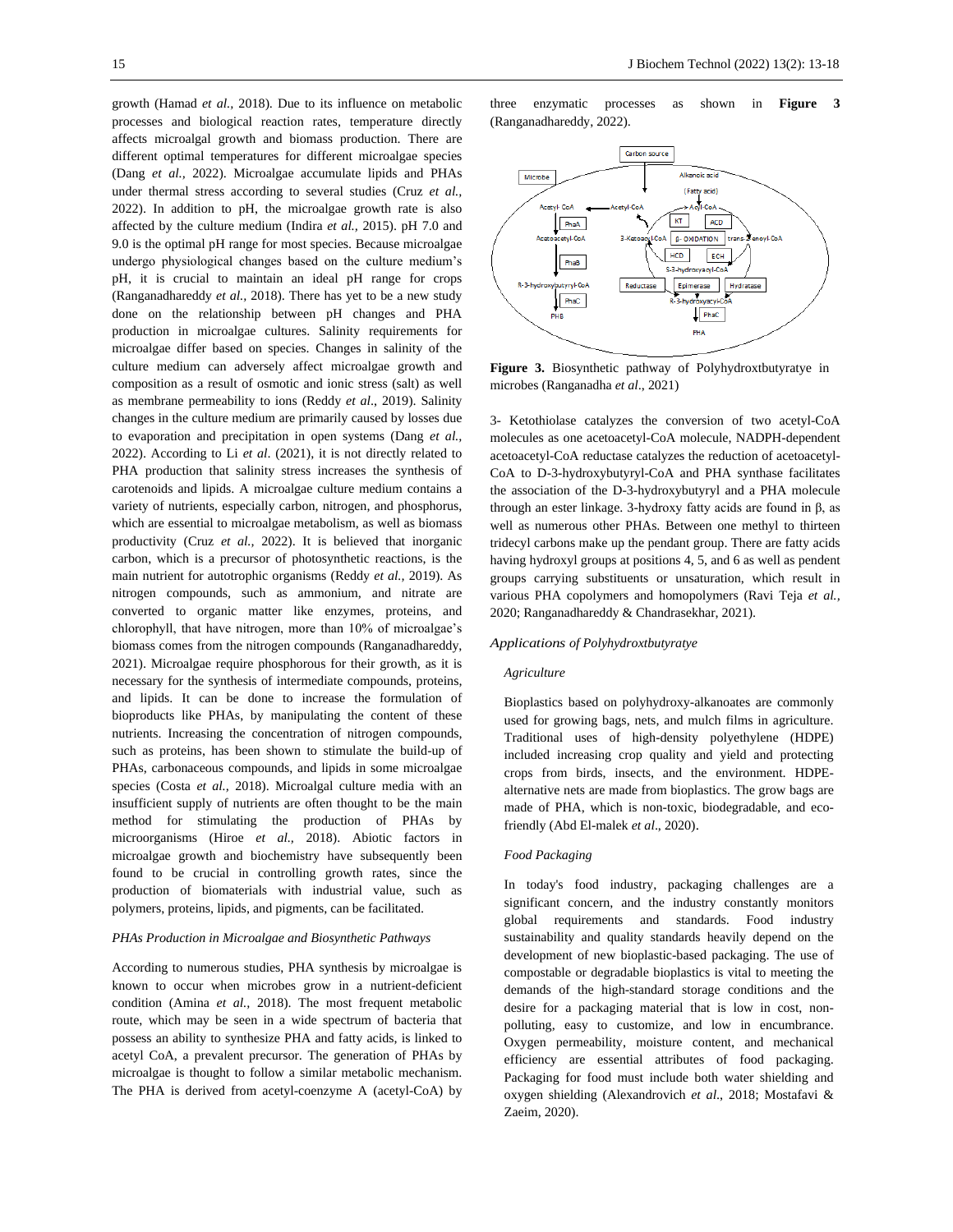#### *Medical Applications*

A wide range of uses can be found for polymers in the medical and biological fields (Akhtartavan *et al*., 2019). The creation of drug delivery systems and tissue engineering devices as biomedical applications was made successful with biodegradable polymers (Daniel *et al*., 2020). These membranes have holes ranging from 60 to 300 mm in diameter. Nanocelluloses and their composites are heavily used in bioplastic research. Several new developments in nanocellulose-based materials are being investigated in recent years, including 3D printing (Filiz *et al*., 2021; Mahendiran *et al*., 2021). Because of their biocompatibility, poly-hydroxyalkanoates are also used for other medical applications like post-surgical ulcer therapy, wound healing dressings, detection of cancer, heart valves, artificial blood arteries, and bone tissue engineering, etc (Iolanda *et al*., 2021; Li & Singh, 2021; Behera *et al*., 2022; Wu *et al*., 2022).

# **Conclusion**

With microalgal biomass as raw material, bioplastics can be made that solve plastic problems, boost the bioplastic industry, and contribute to the green environment. Our study examines the current state of microalgae bioplastic production. Bioplastics were reviewed for their research, sources, applications, sustainability, and production to clarify the subject. While producing bioplastics with no use of chemicals is ideal, most microalgae biomass must be processed chemically to become bioplastic, resulting in chemical waste. Green technologies can be used to produce these bioplastics. Nevertheless, to improve the time of processing, quality, applications, and costs, subsequent optimization of the downstream process is necessary for producing microalgae bioplastics. Also, adding other biomaterials to microalgal biomass can improve mechanical properties. To manufacture bioplastics and plastic bends, chlorella and spirulina are the most commonly used algae species. Research is needed in microalgae-based bioplastics manufacturing techniques to overcome economic feasibility concerns. As a result of these issues, microalgae-based bioplastics do not find widespread use on the market.

#### **Acknowledgments:** None

# **Conflict of interest:** None

#### **Financial support:** None

# **Ethics statement:** None

# **References**

Abd El-malek, F., Aida, F., Sanaa, O., & Heba, K. (2020). Polyhydroxyalkanoates (PHA) from Halomonaspacifica ASL10 and *Halomonassalifodiane ASL11* isolated from Mariout salt lakes. *International Journal of Biological Macromolecules*, *161*, 1318-1328. doi:10.1016/j.ijbiomac.2020.07.258.

- Akhtartavan, S., Karimi, M., Karimian, K., Azarpira, N., Khatami, M., & Heli, H. (2019). Evaluation of a selfnanoemulsifying docetaxel delivery system. *Biomedicine & Pharmacotherapy*, *109*, 2427-2433. [doi:10.1016/j.biopha.2018.11.110.](https://doi.org/10.1016/j.biopha.2018.11.110)
- Albuquerque, P. B., & Malafaia, C. B. (2018). Perspectives on the production, structural characteristics, and potential applications of bioplastics derived from polyhydroxyalkanoates. *International Journal of Biological Macromolecules, 107*, 615- 62[5.doi:10.1016/j.ijbiomac.2017.09.026.](https://doi:10.1016/j.ijbiomac.2017.09.026)
- Alexandrovich, S. O., Yurievna, V. S., Olegovich, P. I., Yurievna, K. N., Ilyinichna, V. L., & Pavlovna, Y. T. (2018). Provision of Microbiological Safety in the Food Industry based on Special Technological Supporting Solutions. *International Journal of Pharmaceutical Research & Allied Sciences*, *7*(1), 103-113.
- Aman, S. R., Tushar, C., Chelladurai, H., Tikendranath, V., & Vikas, S. (2022). A comprehensive review on bioplastic production from microalgae. *Materials Today: Proceedings*, *56*, 171-178. doi:10.1016/j.matpr.2022.01.060.
- Amina, T., Abess, B., & Yassine, N. (2018). Phenolic content, HPLC analysis and Antioxidant activity extract from *Tamarix Articulata*. *Journal of Advanced Pharmacy and Education Research*, *8*(4), 1-8.
- Anjum, A., Zuber, M., Zia, K. M., Noreen, A., Anjum, M. N., & Tabasum, S. (2016). Microbial production of polyhydroxyalkanoates (PHAs) and its copolymers: a review of recent advancements. *International Journal of Biological Macromolecules*, *89*, 161-174. doi:10.1016/j.ijbiomac.2016.04.069
- Behera, S., Priyadarshanee, M., & Das, S. (2022). Polyhydroxyalkanoates, the bioplastics of microbial origin: Properties, biochemical synthesis, and their applications. *Chemosphere, 294*, 133723. [doi:10.1016/j.chemosphere.2022.133723.](https://doi.org/10.1016/j.chemosphere.2022.133723)
- Choi, S. Y., Rhie, M. N., Kim, H. T., Joo, J. C., Cho, I. J., Son, J., Jo, S. Y., Sohn, Y. J., Baritugo, K. A., Pyo, J., et al. (2020). Metabolic engineering for the synthesis of polyesters: a 100-year journey from polyhydroxyalkanoates to nonnatural microbial polyesters. *Metabolic Engineering, 58*, 47-81[. doi:10.1016/j.ymben.2019.05.009](https://doi:10.1016/j.ymben.2019.05.009)
- Costa, S. S., Miranda, A. L., Andrade, B. B., De Jesus Assis, D., Souza, C. O., de Morais, M. G., Costa, J. A. V., & Druzian, J. I. (2018). Influence of nitrogen on growth, biomass composition, production, and properties of polyhydroxyalkanoates (PHAs) by microalgae. *International Journal of Biological Macromolecules*, *116*, 552-562. doi:10.1016/j.ijbiomac.2018.05.064
- Cruz, R. A., Oehmen, A., & Reis, M. A. (2022). The impact of biomass withdrawal strategy on the biomass selection and polyhydroxyalkanoates accumulation of mixed microbial cultures. *New Biotechnology, 66*, 8-15. [doi:10.1016/j.nbt.2021.08.004](https://doi:10.1016/j.nbt.2021.08.004)
- Cywar, R. M., Rorrer, N. A., Hoyt, C. B.*,* Beckham, T. G., & Chen, E. Y. X*.* (2022). Bio-based polymers with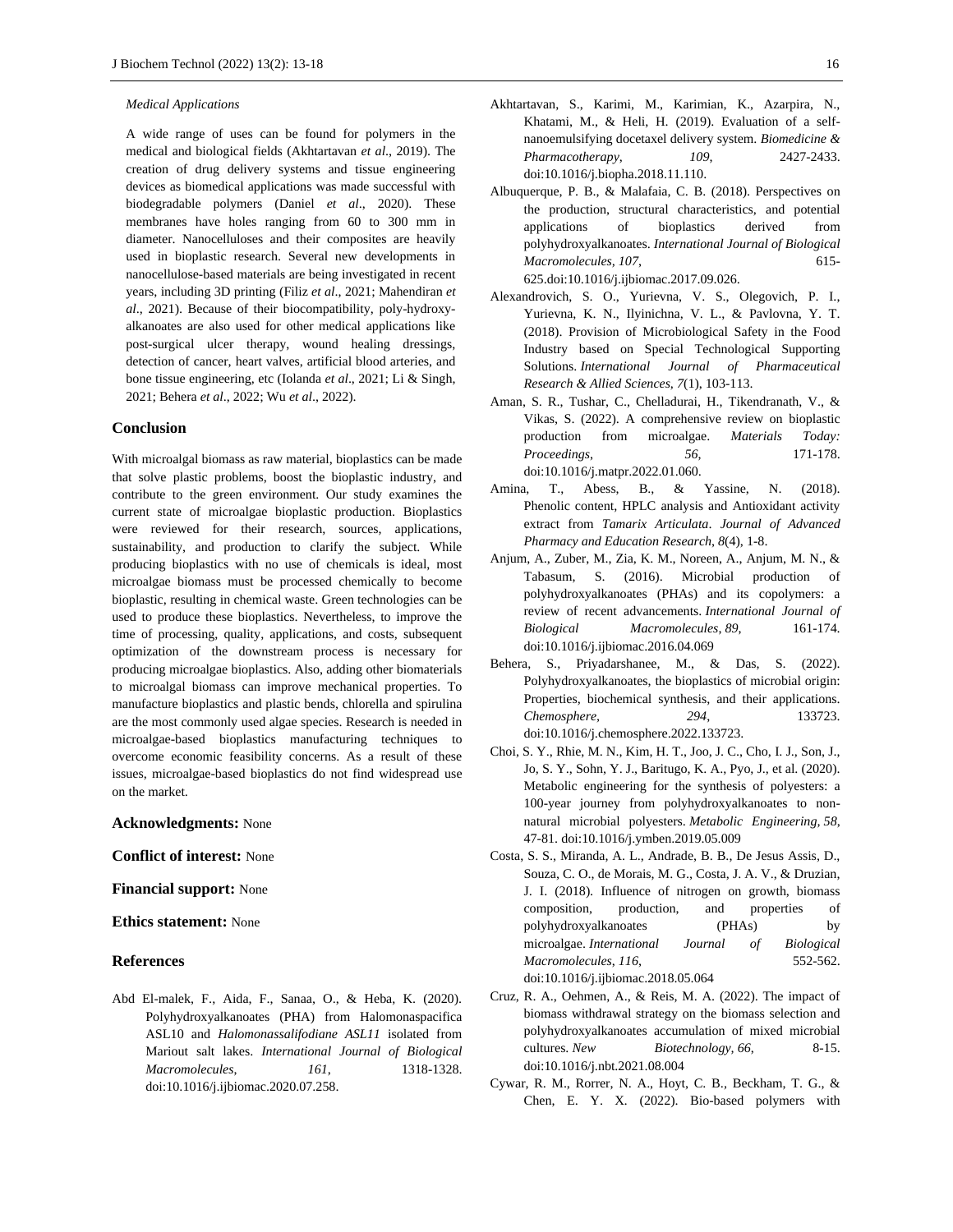performance-advantaged properties. *Nature Reviews Materials, 7,* 83-103[. doi:10.1038/s41578-021-00363-3.](https://doi.org/10.1038/s41578-021-00363-3)

- Dang, B. T., Bui, X. T., Tran, D. P., Ngo, H. H., Nghiem, L. D., Nguyen, P. T., Nguyen, H. H., Lin, C., Lin, K. Y. A., & Varjani, S. (2022). Current application of algae derivatives for bioplastic production: A review. *Bioresource Technology*, *347*, 126698. [doi:10.1016/j.biortech.2022.126698](https://doi:10.1016/j.biortech.2022.126698)
- Daniel, S., Amanda, L., Adriana, L., & Mario, D. (2020). Approaching the environmental problem of microplastics: Importance of WWTP treatments. *Science of The Total Environment*, *740*, 140016. [doi:10.1016/j.scitotenv.2020.140016.](https://doi.org/10.1016/j.scitotenv.2020.140016)
- Do Val Siqueira, L., Arias, C. I. L. F., Maniglia, B. C., & Tadini, C. C. (2021). Starch-based biodegradable plastics: methods of production, challenges and future perspectives. *Current Opinion in Food Science*, *38*, 122-130. [doi:10.1016/j.cofs.2020.10.020.](https://doi.org/10.1016/j.cofs.2020.10.020)
- Filiz, A. K., Joha, Z., & Yulak, F. (2021). Mechanism of anticancer effect of β-glucan on SH-SY5Y cell line. *Bangladesh Journal of Pharmacology*, *16*(4), 122-128. [doi:10.3329/bjp.v16i4.54872](https://doi:10.3329/bjp.v16i4.54872)
- Hamad, K., Kaseem, M., Ayyoob, M., Joo, J., & Deri, F. (2018). Polylactic acid blends: The future of green, light, and tough. *Progress in Polymer Science*, *85*, 83-127. [doi:10.1016/j.progpolymsci.2018.07.001](https://doi:10.1016/j.progpolymsci.2018.07.001)
- Hiroe, A., Watanabe, S., Kobayashi, M., Nomura, C. T., & Tsuge, T. (2018). Increased synthesis of poly (3 hydroxydodecanoate) by random mutagenesis of polyhydroxyalkanoate synthase. *Applied Microbiology and Biotechnology*, *102*(18), 7927-7934. [doi:10.1007/s00253-](https://doi:10.1007/s00253-018-9230-z) [018-9230-z](https://doi:10.1007/s00253-018-9230-z)
- Indira, M., Venkateswarulu, T. C., Chakravarthy, K., Ranganadha, R. A., & Prabhakar, K. V. (2015). Isolation and Characterization of Bacteriocin Producing Lactic Acid Bacteria from Diary Effluent. *Research Journal of Pharmacy and Technology*, *8*(11), 1560-1565. [doi:10.5958/0974-360X.2015.00278.](https://doi.org/10.5958/0974-360X.2015.00278)
- Iolanda, C., Claudia, P., Rachele, I., Angela, C., Corsaro, M. M., Giovanni, S., & Cinzia, P. (2021). The power of two: An artificial microbial consortium for the conversion of inulin into Polyhydroxyalkanoates. *International Journal of Biological Macromolecules*, *189*, 494-502. [doi:10.1016/j.ijbiomac.2021.08.12](https://doi.org/10.1016/j.ijbiomac.2021.08.12)
- Li, F., & Singha., A. V. (2021). Recent advancements to enhance the therapeutic efficacy of antiepileptic drugs. *Acta Pharmaceutica*, *71*(4), 527-544. [doi:10.2478/acph-2021-](https://doi.org/10.2478/acph-2021-0041) [0041.](https://doi.org/10.2478/acph-2021-0041)
- Li, M., & Wilkins, M. R. (2020). Recent advances in polyhydroxyalkanoate production: Feedstocks, strains, and process developments. *International Journal of Biological Macromolecules, 156*, 691-703. [doi:10.1016/j.ijbiomac.2020.04.082](https://doi:10.1016/j.ijbiomac.2020.04.082)
- Li, M., Li, K. & Ren, Y. (2021). Nesfatin-1 protects H9c2 cardiomyocytes against cobalt chloride-induced hypoxic injury by modulating the MAPK and Notch1 signaling pathways. *Journal of Biological Research-Thessaloniki, 28*(1), 1-10[. doi:10.1186/s40709-021-00147-4.](https://doi:10.1186/s40709-021-00147-4)
- Mahendiran, B., Muthusamy, S., Sampath, S., Jaisankar, S. N., Popat, K. C., Selvakumar, R., & Krishnakumar, G. S. (2021). Recent trends in natural polysaccharide based bioinks for multiscale 3D printing in tissue regeneration: A review. *International Journal of Biological Macromolecules*, *183*, 564-588. [doi:10.1016/j.ijbiomac.2021.04.179.](https://doi.org/10.1016/j.ijbiomac.2021.04.179)
- Mendhulkar, V. D., & Shetye, L. A. (2017). Synthesis of biodegradable polymer polyhydroxyalkanoate (PHA) in cyanobacteria Synechococcus elongates under mixotrophic nitrogen-and phosphate-mediated stress conditions. *Industrial Biotechnology, 13*(2), 85-93. [doi:10.1089/ind.2016.0021](https://doi:10.1089/ind.2016.0021)
- Mostafavi, F. S., & Zaeim, D. (2020). Agar-based edible films for food packaging applications - A review. *International Journal of Biological Macromolecules, 159*, 1165-1176. [doi:10.1016/j.ijbiomac.2020.05.123.](https://doi.org/10.1016/j.ijbiomac.2020.05.123)
- Ranganadha, R. A., Krupanidhi, S., Venkateswarulu, T. C., Bharath, K. R., Sudhakar, P., & Vidyaprabhakar, K. (2019). Molecular characterization of a biopolymer producing bacterium isolated from sewage sample. *Current Trends in Biotechnology and Pharmacy, 13*(3), 325-335.
- Ranganadha, R. A., Vidyaprabhakar, K., Venkateswarulu, T. C., Krupanidhi, S., Nazneen Bobby, Md., Abraham, P. K., Sudhakar, P., & Vijetha, P. (2020). Statistical optimization of Polyhydroxtbutyratye (PHB) production by novel *Acinetobacternosocomialis* RR20 strain using Response Surface Methodology. *Current Trends in Biotechnology and Pharmacy*, *14*(1), 62-69.
- Ranganadha, A.R., Sravani, K., Sanjana, N., & Chandrasekhar, Ch. (2021). Production of biopolymer from bacteria  $- A$ Review. *Environmental and Earth Sciences Research Journal, 8*(2), 91-96. [doi:10.18280/eesrj.080205](https://doi.org/10.1016/j.ijbiomac.2021.08.12)
- Ranganadhareddy, A. (2021). Screening and biochemical characterization of PHB producing bacterium isolated from marine sample. *Indian Journal of Ecology, 48*(4), 1169- 1172.
- Ranganadhareddy, A. (2022). A Review on Production of Polyhydroxyalkanoates in Microorganisms. *Journal of Biochemical Technology*, *13*(1), 1-6. [doi:10.51847/Uo3EEbmgID](https://doi:10.51847/Uo3EEbmgID)
- Ranganadha, A. R., & Chandrasekhar, Ch. (2021). Production of polyhydroxybutyrate from marine source- A Review. *Indian Journal of Ecology, 48*(6), 1829-1836.
- Ranganadhareddy, A., Venkateswarulu, T. C., Sudhakar, P., Krupanidhi, S., & Vidyaprabhakar, K. (2018). Optimization of process parameters for Polyhydroxy butyrate production from isolated *Acinetobacternosocomialis RR20* through submerged fermentation. *Current Trends in Biotechnology and Pharmacy, 12*(2), 16-25.
- Ravi Teja, K. S., Abraham Peele, K., Venkateswarulu, T. C., Vijetha, P., Krupanidhi, S., & Ranganadha, R. A. (2020). Computational Modeling of Chitinase (Cs CHIO) Protein from *Chitiniphilusshinanonensis*. *Indian Journal of Ecology, 47*(11), 151-153.
- Reddy, A. R., Kumar, R. B., & Prabhakar, K. V. (2017). Isolation and Identification of PolyHydroxyButyrate (PHB)